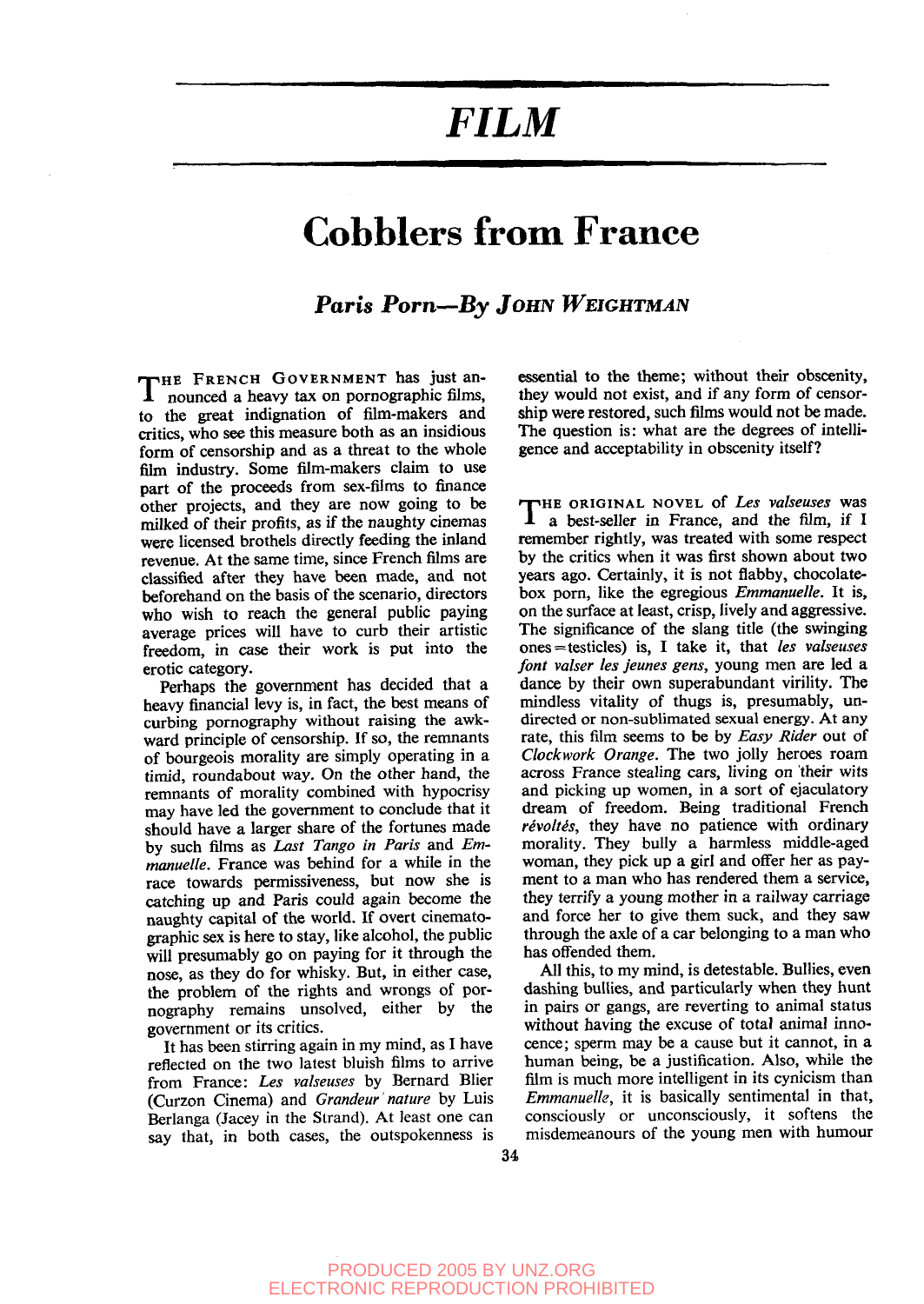and through appeals to anti-Establishment prejudice.

real dealers

متماولهما مماعى

The main girl the heroes pick up, who seems at first sight to be a victim, turns out to have no more scruples than they themselves. Besides, she is frigid, and after they have exhausted themselves in trying vainly to arouse her, she is suddenly and unexpectedly satisfied by an unprepossessing individual, a genuine homicidal criminal, in comparison with whom they are a couple of bungling amateurs. Jeanne Moreau figures, in an overheated little episode, as a severe and frantic woman, who has just emerged from prison, haunted by the sexual diminution of the menopause. The heroes, showing that their anarchistic hearts, as well as their other attributes, are in the right place, persuade her to accompany them, give her a first-class meal, and then unite with her jointly.

But what, in the end, do these anarchists really want, and what, for a time, do they actually enjoy? An unlimited supply of money, buddy-love with heterosexual sex on the side, slap-up meals, a powerful car and a nice *résidence secondaire* with fishing along a picturesque, nearby canal. The ideal is perfectly petit-bourgeois and even male chauvinist, and its only peculiarity is its criminal achievement outside the bourgeois context. A slight hint of poetic justice is suggested at the end, when the two heroes and their female crony drive off, unwittingly, in the car with the sawn-through axle. However, this is just another weakness; in the world of pure revolt, there can, by definition, be no such thing as poetic justice. So I would write off *Les valseuses* as being interestingly and repellently symptomatic rather than good. But no doubt one can say, as usual, that it is better to have the symptoms expressed, and exposed for what they are, instead of being concealed by inhibitions.

A SIMILAR DEFENCE could probably be made out for *Grandeur nature,* the kinkiest statement of misogyny I think I have ever seen. Berlanga is said to be a disciple of Buñuel, but the flavour of the film is nearer to the seif-degradation of *Last Tango in Paris,* since it is a sort of womanhater's *Lost Weekend.* Michel Piccoli, a middleaged Parisian dentist with a posh practice, a fashionable wife and a long backlog of mistresses, has grown tired of the adjustments necessary with real women, and has ordered, from Japan, a lifesize plastic doll with all the necessary bumps and apertures. He brings her out of her polystyrene sarcophagus as if she were an Egyptian princess in a perfect state of preservation. He coos over her, takes her to a fashion-house to have her

modishly dressed, weds her to the sound of the Wedding March on his Hi-Fi, copulates with her under the shower, and eventually does with her all the things that gentlemen can do with ladies. It is important to note that he records most of this on his closed-circuit TV (cf. *A Bigger Splash),* so as to be able to play it back to himself and comment on it to his dumb plastic blonde.

The sight of Piccoli in black underwear doing a Marlene Dietrich, or naked under a fur-coat imitating Bette Davis, for the edification of the Japanese artefact is one of the weirder experiences provided by the film. Almost as peculiar is the passage in which he takes the doll to meet his mother, and she accepts the situation with smiling broadmindedness, and even gives him the key to her Paris flat so that he can pursue his idyll in comfort after leaving his wife. In the bad old days before permissiveness, I occasionally heard it said that very possessive French bourgeois mothers would rather their sons debauched the maid or committed incest with their sisters than that they should get involved with strange women outside the family. But this is the first time I have seen it suggested that a mother might be glad that her son was having an affair with a doll, which she dresses up in the clothes she herself wore when young. At this point, Narcissus, Oedipus and Onan seem to be joining hands to dance a very queer round.

THE MORAL APPEARS to be, however, that even love with an unresisting doll has to be HE MORAL APPEARS to be, however, that seasoned with drama. The dentist, who by now is cracking up, deliberately arranges a videotape recording of the rape of the doll by his Spanish concierge, so that he can gloat over the scene and beat her for being a trollop. When she is later stolen and violated by a crowd of immigrant Spanish workmen in their bachelor dormitoryhut, he loses his grip altogether and drives his car into the Seine, where he sinks but the doll floats. A "woman" has killed him in the end.

It is difficult to say what the director intended. Perhaps the film is just a macabre joke, made with the dirty-raincoat trade in mind, or perhaps, since Piccoli is in it, it is meant more seriously as an allegory of the tragic dilemma of the male who cannot get on with females and therefore tries to live out both sexual roles himself, with the help of a dummy, in a frenzy of erotic ventriloquism. I am surer about the general effect; it is dangerously stimulating. After gazing at the wretched doll for an hour and a half, one longs for all women, or any woman, *emmerdeuse ou emmerdante,* with a human light in her eyes and some initiative in her limbs.